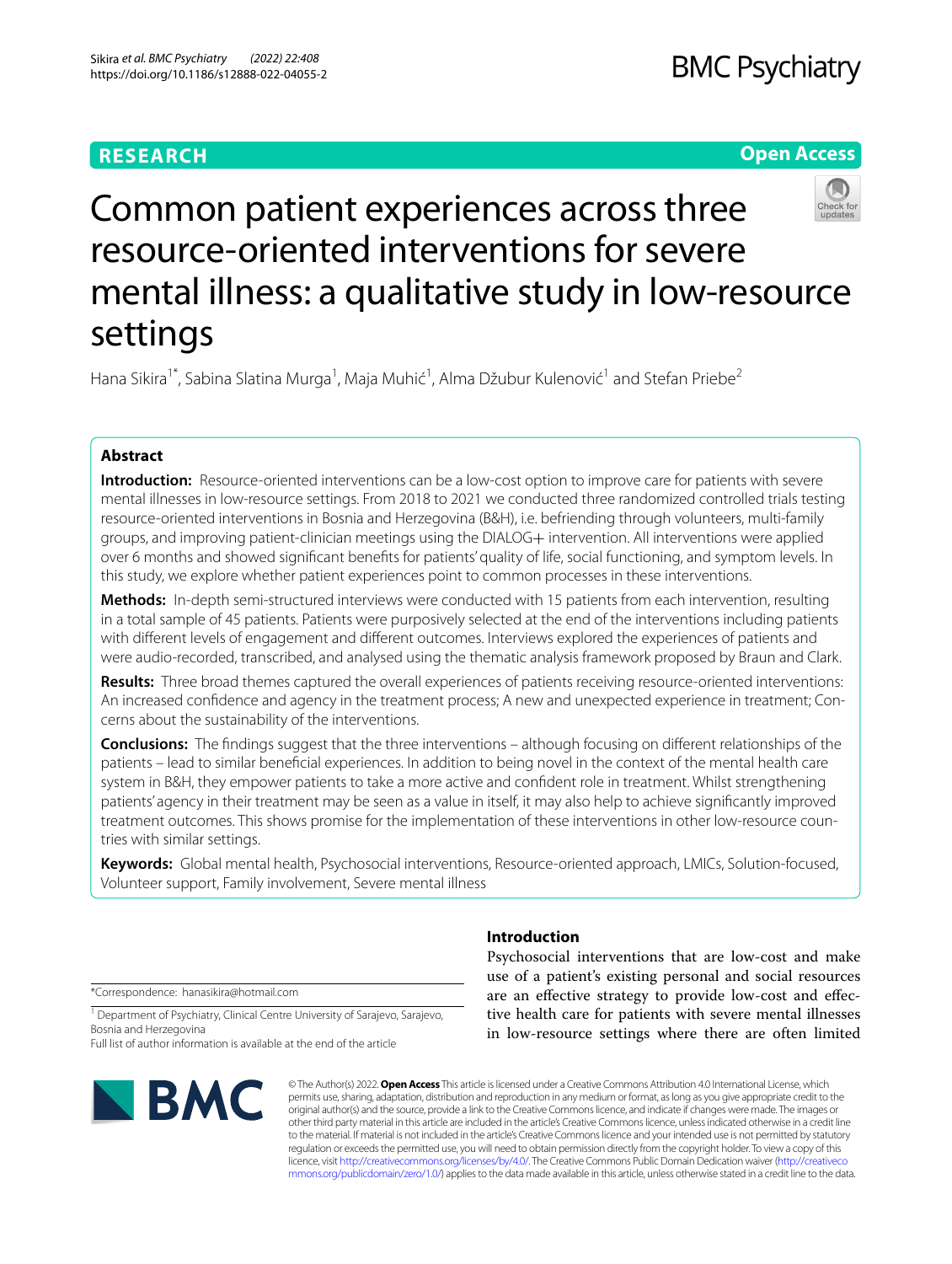fnancial resources and trained professionals to provide specialized mental health services  $[1-4]$  $[1-4]$ .

In Bosnia and Herzegovina, standard care for people living with psychiatric disorders consists mainly of pharmacotherapy, and treatment beyond medication, such as psychosocial interventions is usually not available.

Three such approaches, which utilize resources in communities, families, and routine clinical meetings that are often available in low-resource settings, include the DIALOG+ intervention, multi-family groups, and befriending programs. DIALOG+ is an intervention, incorporating the principles of solution-focused therapy and patient-centred communication designed to make routine patient-clinician meetings therapeutically efective. Supported by a tablet computer, it provides assessment, planning, intervention, and evaluation in one procedure [[5\]](#page-8-2). Befriending programs pair unpaid volunteers from the community with a patient or group of patients for regular meetings with practical and social support [\[6](#page-8-3)]. Multi-family groups are based on the tradition of *trialogue* and psychosis seminars. They bring together several patients, members of their families or friends, and healthcare professionals in one group to promote mutual learning, support, and psychoeducation [[7\]](#page-8-4).

Previous research has shown signifcant benefts for patients with severe mental illness for all three- interventions in settings in high-income countries  $[5-9]$  $[5-9]$ . Three quantitative studies have been conducted in Bosnia and Herzegovina. All of these three interventions have been suggested to be effective. They share the general conceptual approach of mobilizing and utilizing existing resources of the patients, i.e. are resource rather than deficit oriented, but are very different in their form and practical aspects. The interventions have also shown to be both feasible and benefcial when implemented in lowresource settings. Both  $DIALOG + [2]$  $DIALOG + [2]$  $DIALOG + [2]$  and befriending programmes [[3\]](#page-8-7) were found to have a positive impact on patients' quality of life, and objective social situation and led to an improvement of symptoms. Family involvement was found to improve quality of life [[10\]](#page-8-8) and decrease the number of hospitalisations [\[11\]](#page-8-9).

Previous qualitative research exploring the experiences of participating in resource-oriented interventions is limited and is restricted instead to the experiences of participating in single interventions, as opposed to exploring common processes across diferent resource-oriented interventions. Qualitative research to date indicates that participating in these interventions is a largely positive experience for patients. Specifcally, in DIALOG+, patients reported that it promoted empowerment and allowed for greater self-refection and expression [[12\]](#page-8-10). Befriending through volunteers was shown to lead to benefts such as reducing stigma and building relationships [\[4,](#page-8-1) [13\]](#page-8-11). Family involvement interventions also were experienced positively by patients, providing a space conducive for shared learning to occur [\[7](#page-8-4), [10\]](#page-8-8).

This was an exploratory study about common experiences across three resource-oriented interventions that all are effective. The aim was to identify whether there were commonalities across the interventions for the people with severe mental illness, refecting their shared conceptual approach, despite their very diferent formats and practical aspects of implementation.

The authors of this study are clinical-academic psychiatrists, psychiatry residents, mental health researchers from Bosnia and Herzegovina, and academic psychiatrists and psychologists from the UK of diferent ages. All were involved in the included studies which might have infuenced their views towards rather positive perspectives.

# **Methods**

Current treatment options for outpatients in B&H are appointments with a psychiatrist once in 3–6months. It usually consists of a short interview and medication prescription. This is the consequence of understaffed mental health facilities and persistent underinvestment in mental health care. Also, Bosnia and Herzegovina sufered 4 years of continuous confict leading to an increased prevalence of trauma-related psychiatric disorders. At the same time, many psychiatric institutions, including long-term treatment facilities, were physically destroyed throughout the war. These two events led to a reform of mental health services since the conclusion of the confict.

#### **Study design**

This study explores the experiences of the patients who participated in three psychosocial interventions, conducted in Bosnia and Herzegovina (B&H). Three randomized controlled trials (RCTs) were conducted to test the efficacy of the  $DIALOG+$ , befriending through volunteers and multi-family groups for patients with severe mental illness. It is worthy of note, that the primary aim of the current study is to report on the experiences of a large sample of participants who took part in the same three psychosocial interventions, rather than a process evaluation of the original GLOBE studies per se. In-depth semi-structured interviews were conducted with 15 patients from each intervention, resulting in a total sample of 45 patients. This was qualitative study. The method we used is inductive thematic analysis.

The full protocol and findings from three original studies have been published elsewhere  $[1-3]$  $[1-3]$  $[1-3]$ . All three RCTs showed signifcant benefts for the intervention groups.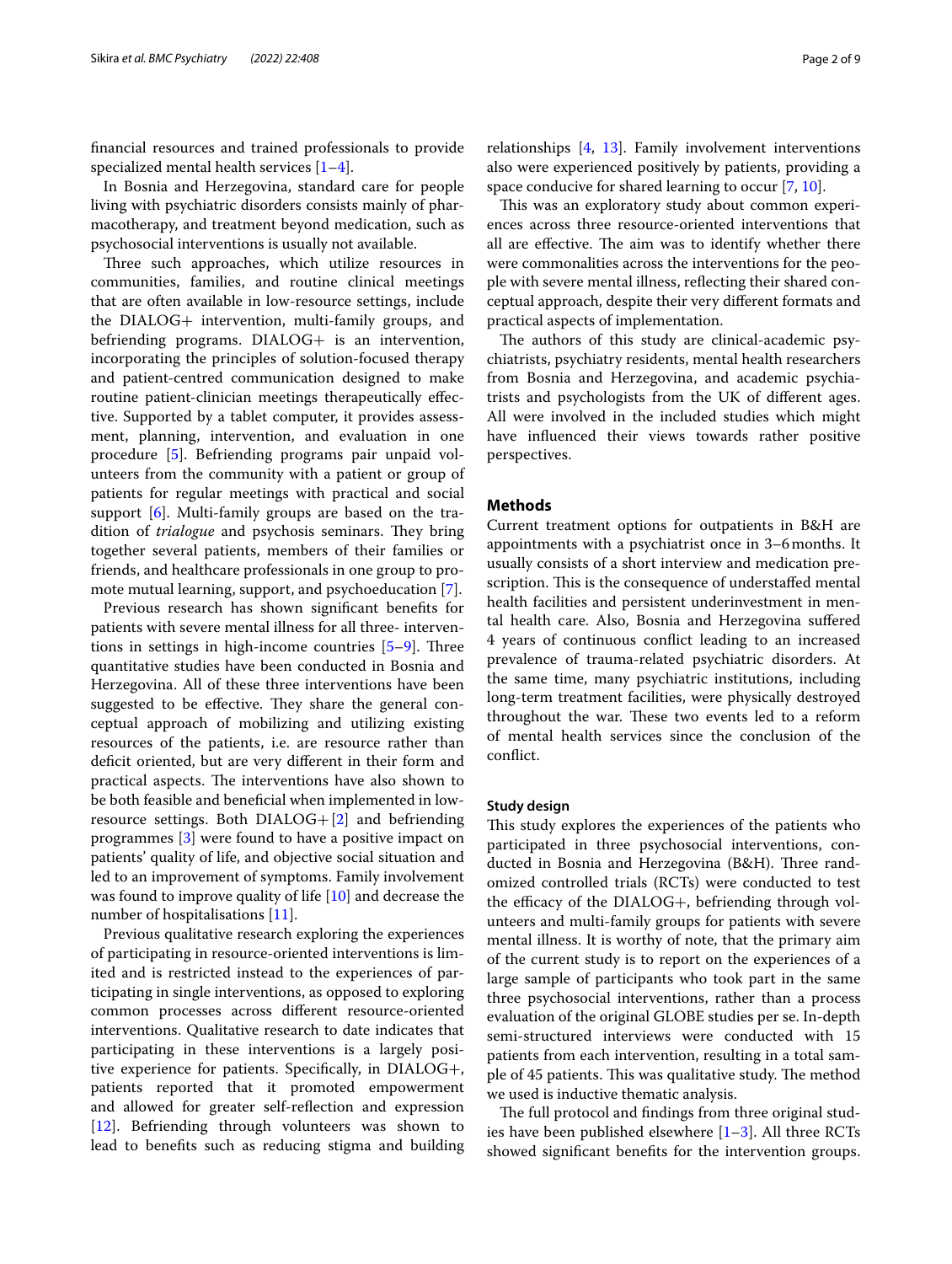Details of the trials and the fndings have been published elsewhere 2,3,11.

## **Recruitment and participants**

Patients for the interviews were recruited from a larger sample of participants who were participating in a research program in Bosnia and Herzegovina, funded by the National Institute of Health Research in the United Kingdom (UK) (NIHR Global Health Research Group for Developing Psychosocial Interventions; GLOBE). The program included trials of  $DIALOG+$ , befriending through volunteers and multi-family groups in low-andmiddle-income countries. All participants were recruited from the Clinical Centre, University of Sarajevo (KCUS).

Participants were eligible to participate in the interventions if they were over 18 years, could consent, had been receiving treatment at KCUS for a period of at least 6-months, and had a diagnosis of severe depression and anxiety (ICD:10F30-F39, F40-F49) for the DIALOG+ study, or had received a diagnosis of psychosis (ICD10: F20-F29) for the multi-family groups and befriending trials.

Participants for the qualitative interviews were purposively selected from the intervention groups, to ensure demographic variability and to include both patients who were more or less engaged in the interventions. All studies received a positive ethical opinion from the Clinical Centre, University of Sarajevo School of Medicine Research Ethics Committee (Eticki Komitet) on 18/09/2018 and Queen Mary Ethics of Research Committee on 30/10/ 2018, ref.: QMERC2018/66. Written informed consent from participants was obtained for the GLOBE RCTs, which also included this interview study.

In total 45 participants, across the three interventions completed an interview at the end of the 6-month intervention period. All participants who were approached agreed to be interviewed.

In the befriending study 15 out of 33 patients who were in the intervention group were interviewed at the end of the intervention. The participants interviewed varied considerably in the number of befriending sessions they attended; ranging from 3–to 12 sessions, with a mean of 5 sessions attended. Interviews ranged in length from 30 to 90 minutes. The demographics of these 15 participants are presented in Table [1.](#page-2-0)

In the multi-family group trial, 15 out of 36 patients from the intervention group were interviewed at the end of the 6-month intervention period. The mean number of sessions attended was 3.5 per patient (range 0–6). Patient attendance was 72% at the frst session and 56% by the final session. The mean duration of each session was 95minutes (range 60–110). Interviews ranged in length

<span id="page-2-0"></span>

| <b>Table 1</b> Demographic characteristics of patients from DIALOG+, |
|----------------------------------------------------------------------|
| Volunteer support, and Family Involvement interventions              |

| Intervention       | DIALOG+        | Volunteer<br>support | Family<br>Involvement |
|--------------------|----------------|----------------------|-----------------------|
| Mean age in years  | 44             | 38                   | 42                    |
| Sex                |                |                      |                       |
| Male               | $\overline{2}$ | 8                    | 12                    |
| Female             | 13             | $\overline{7}$       | 3                     |
| Marital status     |                |                      |                       |
| Single/Unmarried   | 5              | 10                   | $\overline{4}$        |
| Married            | 9              | 2                    | 11                    |
| Divorced/separated | 1              | $\overline{2}$       |                       |
| Widow              |                | 1                    |                       |
| Education          |                |                      |                       |
| Primary or less    | 2              | 1                    |                       |
| Secondary          | 9              | 11                   | 13                    |
| Tertiary or higher | $\overline{4}$ | 3                    | $\overline{2}$        |
| Living with        |                |                      |                       |
| Alone              | 1              | 1                    | 1                     |
| Family/friend      | 14             | 14                   | 14                    |
| Employment         |                |                      |                       |
| Student            | 1              | 1                    | 1                     |
| Full time          | $\overline{2}$ | $\overline{4}$       | 1                     |
| Part time          |                | $\overline{2}$       |                       |
| Unemployed         | 11             | $\overline{7}$       | 12                    |
| Retired            | 1              | 1                    | 1                     |

from 20 to 60 minutes. The demographics of the 15 participants are presented in Table [1.](#page-2-0)

In the DIALOG  $+$  trial, 15 out of 36 patients were interviewed at the end of the 6-month intervention period. The mean number of sessions attended was 3 (range 1–6). Interviews ranged in length from 20to 90 minutes. The demographics of the 15 participants are presented in Table [1](#page-2-0).

# **Procedures**

The topic guides for the semi-structured interviews were developed in collaboration with researchers from B&H, Colombia, Uganda, and the UK. The topic guides were designed to be open-ended, and guided by the participants, but included key topics to structure the conversation. Topics included: motivations for participating in the interventions, facilitators, barriers to the intervention, perceived efectiveness, implications, and suggestions to improve the program.

Participants who had fnished the intervention were contacted by telephone and invited by a researcher to an interview. Interviews were conducted by three researchers in a variety of locations based on participant preference, including rooms at KCUS, or public locations if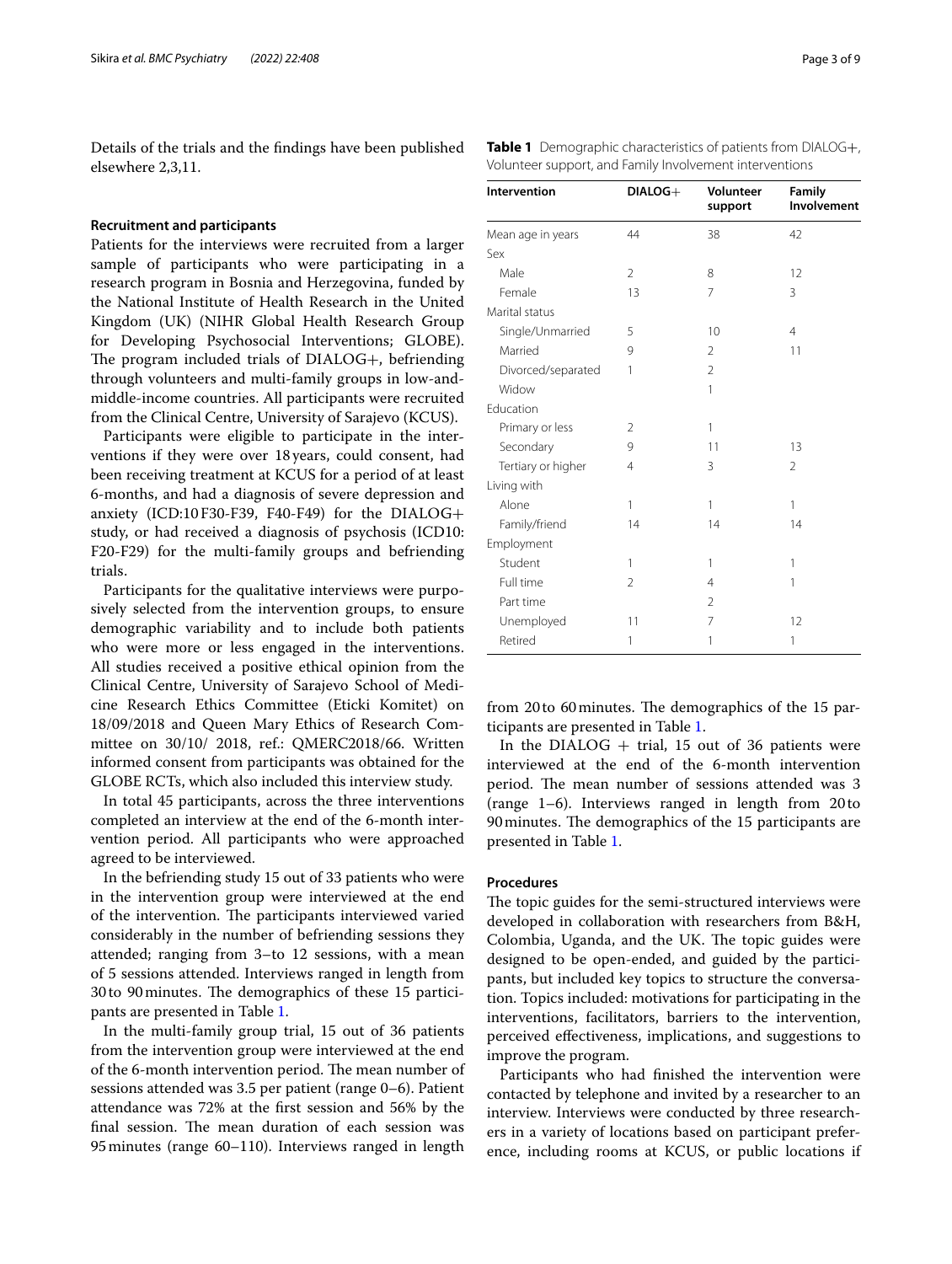those locations were quiet and confdentiality could be ensured. Participants have been reimbursed 15 euros for being interviewed.

# **Data analysis**

Interviews were audio-recorded with two audio recorders and transcribed verbatim by the researchers who conducted the interviews. All transcripts were checked by other members of the research team for accuracy. Anonymized transcripts were analysed following the guidelines outlined by Braun and Clarke [\[14](#page-8-12)]. All three analysts were female, with a medical background, two of them in psychiatry. All researchers were trained in qualitative analysis.

All analysts read the full set of transcripts to familiarise themselves with the data, and fve transcripts from each intervention were selected for line-by-line analysis, which was the most representative of the overall dataset. These five were selected by interviewers, based on participants' demographic and engagement in the intervention. Line-by-line coding was completed independently by three analysts (DIALOG+: SS & HS; Befriending through volunteers: HS & MM; Multi-family groups: MM & HS).

A coding framework was developed based on a discussion of the initial codes and how they may be interlinked, specifcally the two analysts wrote the initial codes on separate tables and explored how they could be grouped to form preliminary themes, based on emerging patterns. At this stage, any discrepancies, or disagreements were resolved.

Once the coding framework was developed, it was applied to the remaining transcripts. Any new codes not captured by the original framework were discussed with the larger research team, and the coding framework was modified to include these codes. This was inductive content analysis. By going through data, researchers developed themes and developed theories. Finally, the analysts reviewed and refned the themes.

# **Results**

Three themes were found to summarise the patient's experience of participating across the three resourceoriented interventions: An increased confdence and agency in the treatment process; A new and unexpected experience in treatment; Concerns about the sustainability of the interventions. Various opinions were found during the analysis, but the most common and the most prominent ones were summarised in the themes above mentioned.

Overall, most of the patients have shown an affinity towards the interventions, which was followed by the improved symptoms of the mental health disorders and general afection towards new treatment option that was

now more focused on the psychosocial aspects, rather than solely biological approach.

Many patients seemed to appreciate newly gotten space and time to share their problems and to have help in guidance or companionship in defning and learning how to handle these.

Quotations have also pointed out valuable information on facilitators and barriers in the conduction of the interventions which can be useful in the future implementation.

# **An increased confdence and agency in the treatment process**

Participants from all three studies reported that as a result of participating in the interventions they felt increased confdence and self-empowerment, which was followed by improvement in their symptoms, and the gaining of new habits and skills to deal with their condition.

*"Participating in the intervention allowed me to think more about myself, and I started to prioritize things, putting myself frst, and I started to love and appreciate myself more, I learned to say no." (DIALOG*+*).*

*"After taking part in the intervention it allowed me to talk to new people and even improved communication with people I already know. I started to hang out more with other people, that's something I wasn't used to. I became more confdent socializing, even with people I've met only two or three times." (Volunteer support study).*

*"I used to have huge problems with anxiety, always expecting a panic attack, everywhere I went, and I was nervous when around people. Now I am diferent. I go wherever I want, and talk to people. Now I'm able to attend appointments without my mom." (DIALOG*+*).*

Participants also felt more empowered and confdent to take an active role in their treatment. In the  $DIALOG +$ study, some participants described this was due to characteristics of the DIALOG  $+$  application. Some of the characteristics mentioned were DIALOG+'s clear structure and solution-oriented approach. These characteristics seemed to be helpful for the patients in the sense of helping patients to more easily defne the actual problems, break them down in part, and work on the problems step by step.

*"Each time I attended the appointment, I made some progress on the app, so it motivated me to*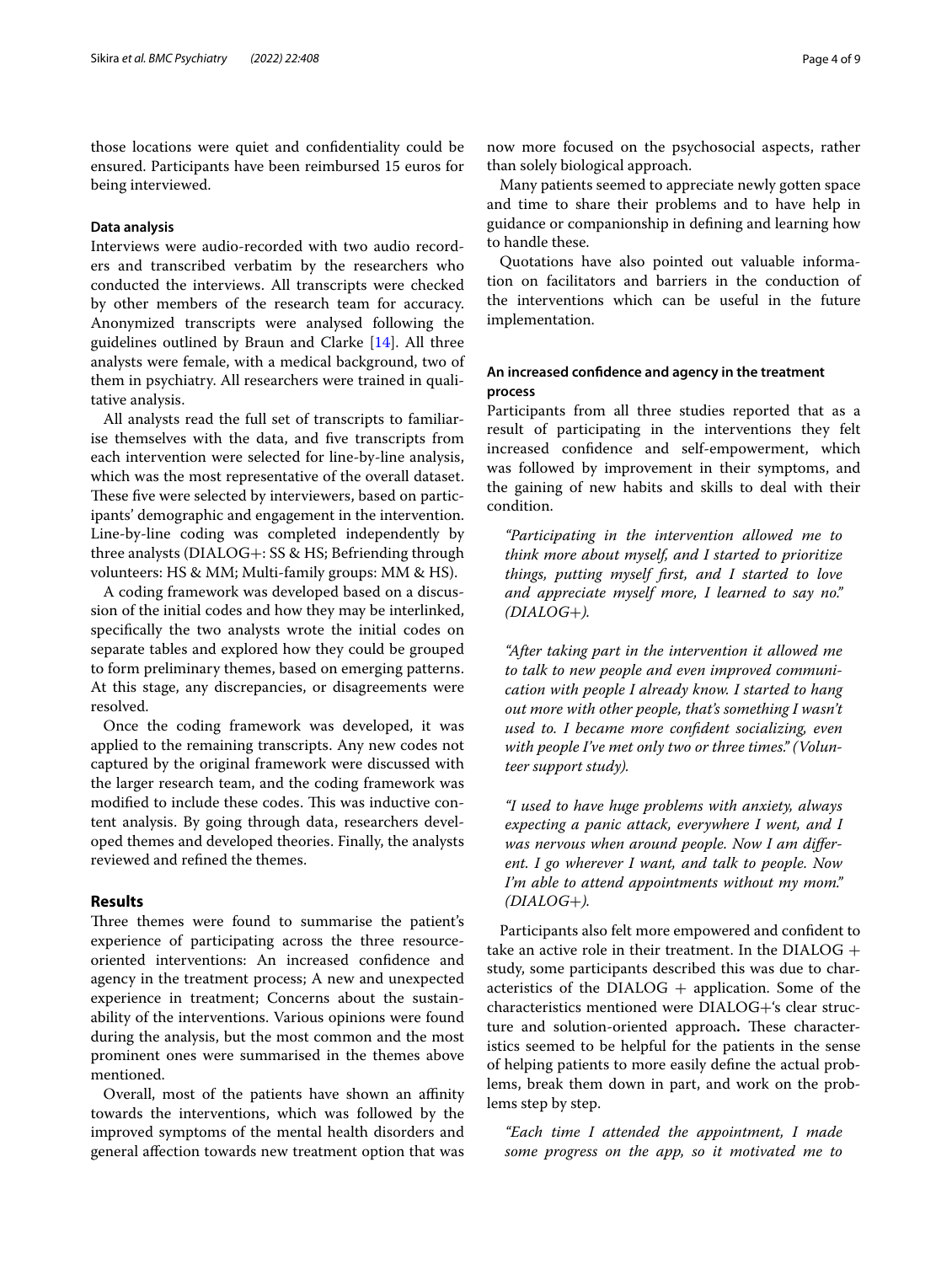*accomplish all the tasks we made. Just having the goal written down makes it more likely to be accomplished, and in the end, that leads to the improvement." (DIALOG*+*).*

*It is very useful to hear other peoples' experiences, and hear about others' lives and situations that happen to people, you have a chance to make a point. It's always interesting how much I learn from these conversations when people share their stories. (Multi-family groups).*

The friendly atmosphere during the meetings seemed to be a huge step up from the usual setting. Patients described how this made them feel more equal with their  $clinician$ . The Family involvement and  $DIALOG+$  interventions were also reported to improve patient-clinician communication, which in turn increased patients' confdence in voicing their opinions, allowing them increased agency to participate more actively in their treatment.

*"I liked that the setting was relaxed, I felt like we are all equal, clinicians were not in their usual white coats, so that helped me to feel equal to them, and that allowed me to talk more openly and to ask the questions that I wanted to." (Multi-family groups).*

"The doctor and I, our communication became sim*pler, and our appointments became more comfortable during this study. It became easier for me to express my opinion in front of him. I wasn't afraid I would say something wrong. Tis intervention taught me that there are no right or wrong answers. What is important is how I feel, and that I give my opinions to help myself." (DIALOG*+*).*

## **A new and unexpected experience in treatment**

Several patients expressed that the three interventions provided a novel approach to the current treatment that they have been provided so far and that they have been used to. In low-resource settings, where resources are severely limited, many patients appreciated the addition of psychosocial interventions, as an adjunct to pharmacological treatment, which is currently the predominant treatment ofer. Participants described several factors as a novelty in their treatment. For a start, just participating in the study was new to most, so inclusion was accompanied by scepticism.

As an obstacle, participants also mentioned meeting a completely new person with whom they should go through the intervention. In the befriending through volunteers, these were volunteers they saw for the frst time, in the family intervention they would expose the family to the clinical environment for the frst time and talk openly about their diagnoses, both to the family and unknown persons. In the terms of these, it was easier to enrol participants in the DIALOG study, taking into account that most of them already knew their clinician.

What participants have also generally described as a novelty factor in the treatment is better inclusion in treatment, more empowerment from their clinician, and better insight, which resulted in the increased agency in their treatment, which is in more detail explained in other themes.

Some of the patients have described greater empowerment from the clinician was refected through the joined planning of the activities, helping in the analysis of the problems, not just in the treatment of the consequences.

*"From the time this project was introduced to me, I liked it for its novel approach, that ofers a new way of dealing with our disorders, besides the pharmacotherapy. I felt like someone is paying attention to us, after all these years." (Multi-family groups).*

*'Yes, before the program I was worried about how it's all going to look like, are we going to get along, what would we talk about... who that person would be. I was wondering why am I doing all this, but now I'm happy I did it. My expectations were much lower, and the experience was really good.. you know. I was thinking that our meeting would be some small talk, but it was surely better ... (Volunteer support).*

*'To be honest, I didn't expect anything, just the same visits to my psychologist as always. But it was diferent, longer, and better than I expected. (DIALOG*+*).*

During the qualitative interviews, many patients were prone to compare their expectations and later experience of the intervention. Most of them were genuinely surprised and satisfed with what they've got through this. Many patients were initially sceptical of the introduction of psychosocial interventions but later found the novelty of the approach to be benefcial in a way that pharmacological treatments alone are not. This often contained an element of surprise about an unexpected experience.

*"...in the beginning, I was very sceptical, but I changed my mind, and at this point, I can say [psychosocial interventions] are a great thing for people with mental illness. As a person who was hospitalized many times, it was hard to accept any type of treatment, but I can say this is a huge addition to meds. I think it is important to have something more than just medication... "(Volunteer support study).*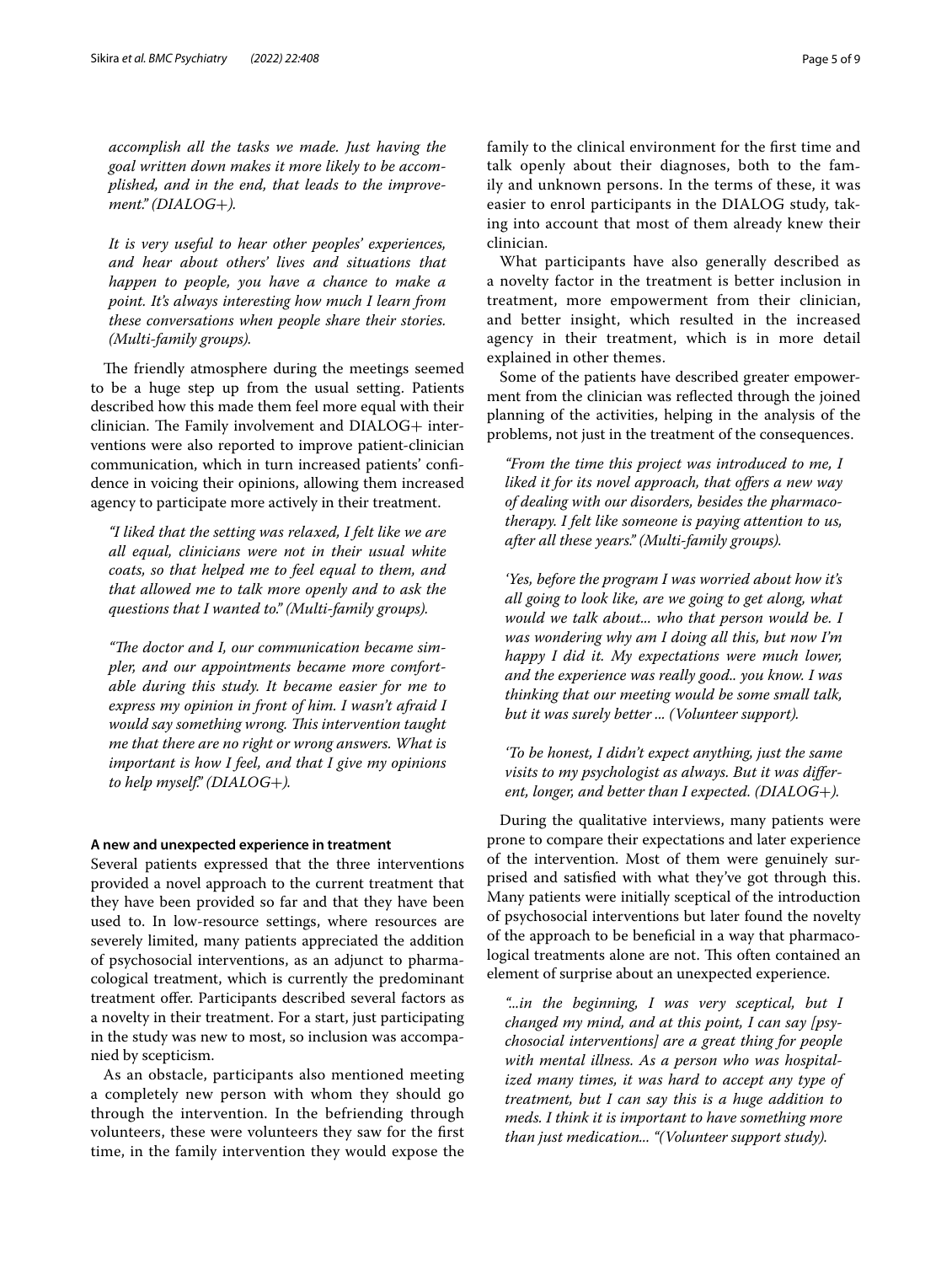*"In the beginning I had reservations, I didn't know what it was going to look like, but later, the atmosphere was good, it was not so clinical, no white coats (laugh), we even had some snacks during the meetings, it was much more relaxed [than usual clinical meetings]." (Multi-family groups).*

# **Concerns about the sustainability of the interventions**

Most of the patients felt that participating in the three resource-oriented interventions was a positive experience and that they would like to continue receiving the interventions in the future.

*"I would continue with these sessions. Even though I feel well now, it's good to have a follow-up. It helped me to cope with everyday life, so that's why I'd keep going to session if my clinician agreed." (DIALOG*+*).*

*"It was helpful, for me at least […] I'm glad we were introduced to each other and matched this way. We've continued the contact and meetings after the intervention too." (Volunteer support study).*

Motivations to continue with the family involvement intervention included the provision of a safe non-judgemental space, with other patients going through similar experiences, which made participants feel less isolated.

*"After participating in the intervention, both I and my husband felt we could handle things much better because we know that we're not alone and this is happening not just to us." (Multi-family groups).*

*"When you attend the session, you feel better, because you see you're not all alone. My main motivation for attending the meetings was that I could speak about my feelings, and not feel like I have overwhelmed anyone, because we are all people with similar problems." (Multi-family groups).*

Regarding the befriending through volunteers, many participants expressed that they were motivated to continue with the intervention due to the relationships that they had developed with their volunteers, including high levels of trust, reciprocity, and empathy.

*"It was okay for me to talk about my private life, I mean, she also opened to me, her life was tough too. I was expecting the relationship to be one-sided, but I'm glad she was honest with me too because that made our relationship a friendship - I'm glad she trusted me as much as I trusted her." (Volunteer support study).*

Participants also discussed barriers that could afect engagement with the interventions. These varied from person to person based on individual factors but were often linked to practical factors, such as the need to optimize the location, frequency, and structure of meetings.

For example, in the DIALOG+ and Family involvement intervention, many participants were dissatisfed with the fact that the sessions were held in a clinical setting.

*"It felt stif because the meetings were held in hospitals, this only reminds me of my hospitalization, I didn't like the sessions being there." (Multi-family groups).*

*"I think it would be better if these sessions were held in a less clinical space. I mean, it was okay for me, a friendlier space would add to a relaxed atmosphere." (DIALOG*+*).*

The structure of the meetings was a concern for patients in the multi-family groups and the befriending program, with both expressing that a more fexible approach would beneft the interventions. In the multifamily groups, participants felt that having to decide on future discussion topics for meetings in advance made the meetings too rigid, and that time was wasted when an agreement about the topic for discussion, was unable to be reached. In the befriending trial, participants expressed they would have preferred to have a fexible approach, instead of a formal structure to the meetings, with the option to choose activities themselves.

*"I think it's better for us if the moderator would come with the topic. It would be easier for everyone to agree, and we wouldn't lose much time." (Multifamily groups).*

*"It felt too rigid and stif to have a structure for the meetings. It is important to have the fexibility to do whatever you want during the meetings. For me it was more important to have someone to push you to do the frst step, just to get out of the house." (Volunteer support study).*

# **Discussion**

This study explored the experiences of patients who participated in three psycho-social interventions in the context of low-resource settings. The commonality for all three interventions is that they use resources that are available to the patients, in terms of routine clinical meetings, friends and families, and volunteers available in communities. Although the interventions are distinct and work with diferent relationships of the patient, patients across the three interventions shared core experiences.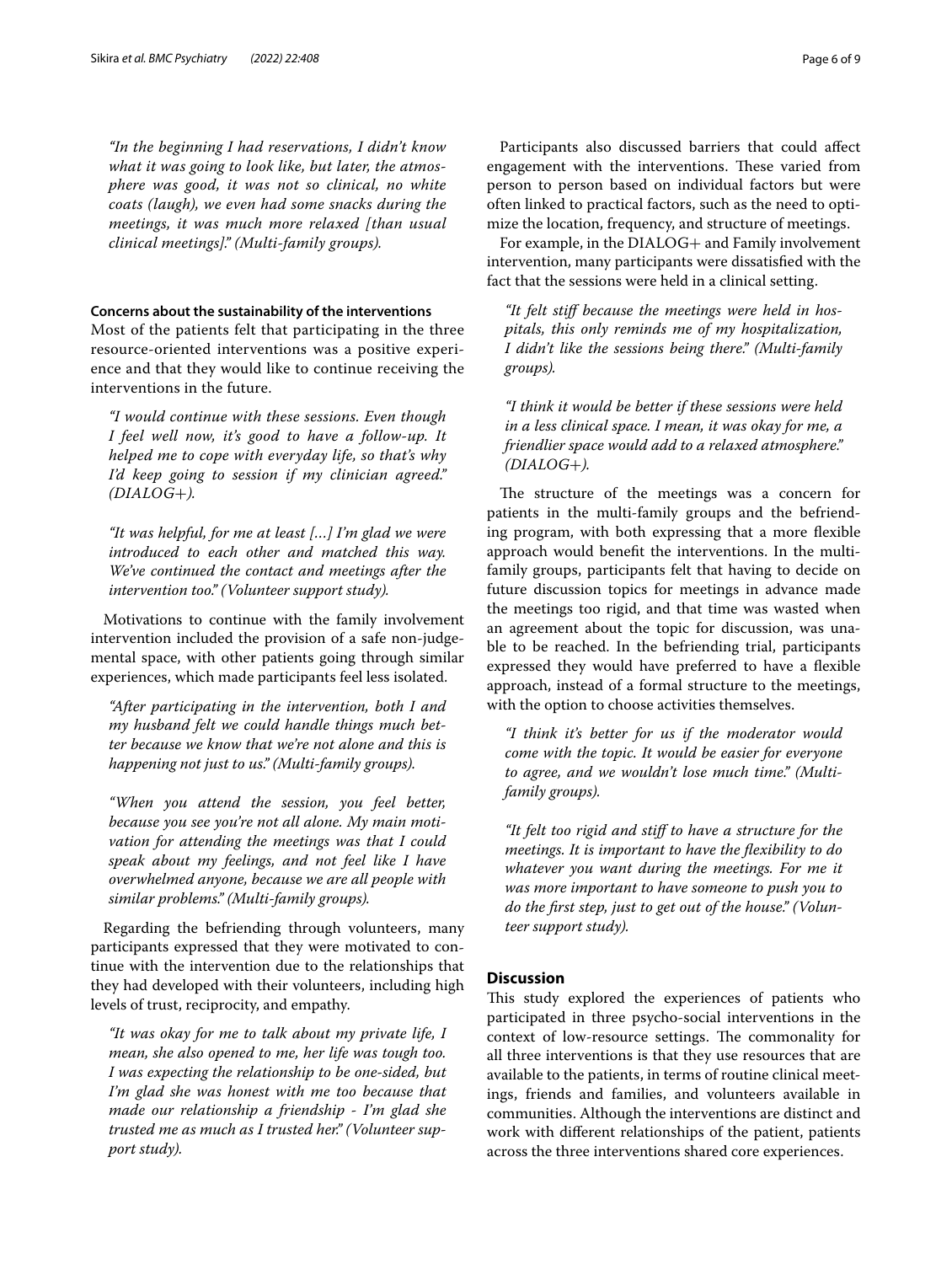The findings suggest that all interventions have a substantial benefit in common. They all increase patients' confdence and enable them to take a more active and empowered role in their treatment. This in turn led to further improvements as patients learned new skills to deal with their condition. For example, patients from the befriending trial reported that the increased confdence gained from participating in the intervention was a big step forward to resocialization and engagement with the community.

The increased confidence encouraged patients to participate in treatment decisions. This was in part attributed to the ability of the multi-family groups and DIALOG+ interventions to improve patient-clinician communication, and in part removed some of the hierarchy that was perceived as being prevalent in their usual routine clinical meetings. This provided a space where they felt more confident in voicing their opinions and participating more actively in their treatment. By increasing a patient's agency to get actively involved in their health and treatment, these interventions could also potentially reduce the burden on clinicians to drive a patient's treatment and recovery.

The participants interviewed in this study appreciated the novelty of the three diferent psychosocial interventions, which are vastly diferent from the current treatment approach, focusing largely on pharmacology. Although it is indicative that patients were positively surprised and receptive to the development of new approaches in their treatment, the novelty factor may fade over time if it became the norm.

Most patients expressed that they would like to continue receiving the interventions in the future, however they identifed certain challenges which could afect the sustainability of such interventions. These factors should be considered to promote sustainability, especially if the novelty of the interventions was to wane, and engagement was to be afected. Most of the concerns about the sustainability of the interventions were about practical and organizational aspects. For example, patients felt that it was important that the intervention sessions should be held outside of hospital settings, as hospitals often conjured up negative associations and memories for them. Participants also held a preference for the intervention approach to be more fexible and less rigid. Considering such factors in the design and implementation of similar interventions in the future may promote greater levels of acceptance.

In all three interventions patients have built relationships, which might have been a facilitator in achieving a higher goal. In DIALOG+ patient-clinician relationship improvement was reported. In Family involvement, patients tended to bond with their family members easier after these meetings, and together to come to a better understanding. In befriending program, having a secure companion by their side induced some patients to socialize with other people. This might indicate a link between humanistic and therapeutically effect that might be achieved through the psychosocial interventions.

## **Comparison with literature**

Results from this study indicate that participating in resource-oriented psychosocial interventions can provide substantial benefits to the patient. Through empowering patients to become more actively involved in their treatment, and through learning new skills to deal with their conditions, treatment outcomes and symptom reduction may be achieved. This is by the quantitative results from the GLOBE studies, exploring the efficacy of these three psychosocial interventions within low-resource settings, which showed the interventions led to improved quality of life, symptom reduction, and better objective social functioning  $[2, 3, 11]$  $[2, 3, 11]$  $[2, 3, 11]$  $[2, 3, 11]$  $[2, 3, 11]$  $[2, 3, 11]$ . This study builds on the quantitative results by exploring what common processes may be underpinning the efects of the intervention.

About the DIALOG+ intervention, increased confdence and agency were in part attributable to the mechanisms inherent within the DIALOG+ intervention itself. A process evaluation of DIALOG+ conducted by Omer and colleagues [[9\]](#page-8-5) aimed to identify potential mechanisms in which DIALOG+ may be efective. Similar to this study, it was found that the comprehensive structure based on solution-focused therapy, provided a model which allows patients and clinicians to work together to address identified concerns. This promotes patients to become more aware of their situation and identify solutions, which in turn empowers them to become more active agents in their treatment [\[9](#page-8-5)].

The participants in this study discussed factors that might afect the sustainability of the intervention and offered recommendations to improve the interventions. Within the context of the DIALOG+ intervention and multi-family groups, a prevalent concern was related to the location of the intervention sessions, with a preference that they were conducted away from the hospital setting. This is in line with the original recommendations from the psychosis seminars model for multi-family groups, which recommends that meetings are held in a neutral space that does not hold therapeutic associations [[15\]](#page-8-13). Participants also stated a preference for the interventions to be run with a greater level of flexibility. This mirrors the fndings found from previous befriending studies, which indicate a preference for a more fexible approach, which does not rigidly focus on a set agenda of goal-setting, but instead provides a space where patients can feel listened to and supported [[13,](#page-8-11) [16](#page-8-14)].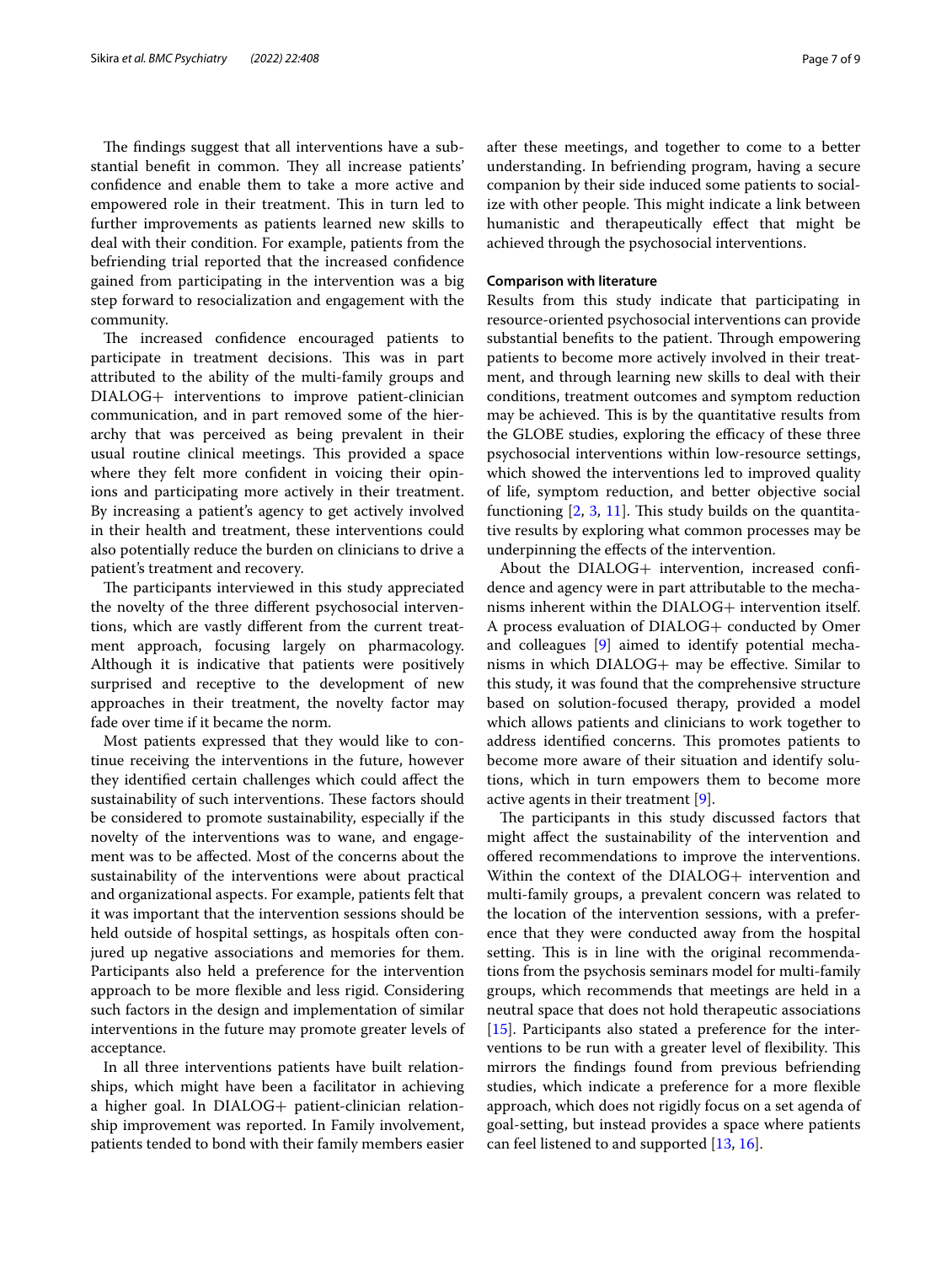This study explored the experiences of patients in B&H. However, the fndings are unlikely to be unique to this context. Qualitative fndings exploring patients' experiences of taking part in the same interventions in other low-resource settings suggest similar results. For example, in Pakistan, multi-family groups were similarly valued for providing a non-judgemental space that promoted mutual learning [\[10](#page-8-8)]. In Colombia, the befriending program led to confdence-building and personal growth [[15](#page-8-13)].

### **Strengths and limitations**

To our knowledge, this is the frst study exploring whether patient experiences point to common processes across three diferent resource-oriented interventions conducted within the context of low-resource settings. We expect these fndings will enrich the understanding of the factors that may afect the uptake and acceptability of psychosocial interventions in other low resource settings, and be helpful in the design of future programs.

A strength of this study is the large sample size and that all participants who were invited agreed to complete the interview. Furthermore, we used a broad sampling strategy, purposively including patients with diferent levels of engagement with the interventions and demographic characteristics. This ensured that we got a varied range of opinions and experiences.

The study also has limitations. Firstly, all participants were recruited from the same clinic in Sarajevo, the largest city in B&H, and it is unknown whether experiences are representative of other settings, in particular rural areas with potentially diferent social conditions. Secondly, the analysis was completed by three researchers, who are psychiatry residents and had helped to set up and run the trials. They may therefore have been biased towards focusing more on the positive experiences of participating in the three interventions. To avoid bias, we ensured that researchers strictly follow the topic guides and that a broader group developed for each of the three studies. All of the audio recordings and transcripts were double-checked by two diferent persons.

#### **Implications**

Psychosocial interventions explored in this study, have shown to be a valuable resource in the care of individuals living with mental illness in the context of Bosnia and Herzegovina. Understanding the experiences of patients has implications for the design and implementation of future programs to optimize psychosocial interventions in LMICs as a resource. Additional research is needed to specifcally explore reasons for 'drop-out' from these programs and to identify factors that afect engagement. Also, this study implies that more research on psychosocial intervention is needed in LMIC, with the refection on clinicians/caregivers/family members' experiences. This study provides us with results, that can be used along with the results from the original GLOBE studies, in advocacy for the implementation of psychosocial intervention in routine mental health care in Bosnia and Herzegovina and LMICs.

## **Conclusion**

The results indicate that despite utilizing different relationships and resources that are available to the patient (i.e. through clinical, familial, and relationships through a volunteer), the three psychosocial interventions: DIALOG+, Family involvement, and Befriending through volunteers provided similar benefcial experiences. Most notably in that, they empowered patients to become more actively involved with their treatment. One may argue that such empowerment and increased agency are values in themselves and should be pursued in line with a humanistic and respectful form of mental health care. The fndings of this study suggest not only that resource-oriented interventions in low-resource settings can achieve increased confdence and agency, but that these experiences are also central to improving treatment outcomes.

Potential barriers to intervention sustainability that were identifed by participants appear surmountable and might be addressed by incorporating more fexibility into the design and implementation of similar interventions. The widely appreciated novelty factor of such interventions might fade over time, and it remains to be studied whether this would potentially afect engagement. However, in addition to the signifcantly improved outcomes achieved by the three interventions and their low costs, the overall positive experiences of increased patient confdence and agency identifed in this study strengthen the case for a wider implementation for patients with severe mental illnesses in low resource settings.

#### **Abbreviations**

B&H: Bosnia and Herzegovina; LMIC: Low-and middle-income countries; GLOBE: Global Mental Health Group on Developing Psycho-Social Interventions; KCUS: Clinical Centre University of Sarajevo.

#### **Acknowledgments**

The views expressed in this publication are those of the author(s) and not necessarily those of the NIHR or the UK Department of Health and Social Care. We thank to the clinicians from the Department of Psychiatry of Clinical Center University of Sarajevo, who provided their help and support during the recruitment of participants. As well, we would like to thank our colleagues from the GLOBE group for all the comments and support.

#### **Authors' contributions**

HS is primarily responsible for drafting and editing manuscript. All authors were involved in the proofreading and editing of the manuscript. HS, SS, and MM are responsible for data collection and data analysis. SP has overall responsibility for the NIHR Global Health Research Group on Developing Psycho-Social Interventions. All authors read and approved the fnal manuscript.